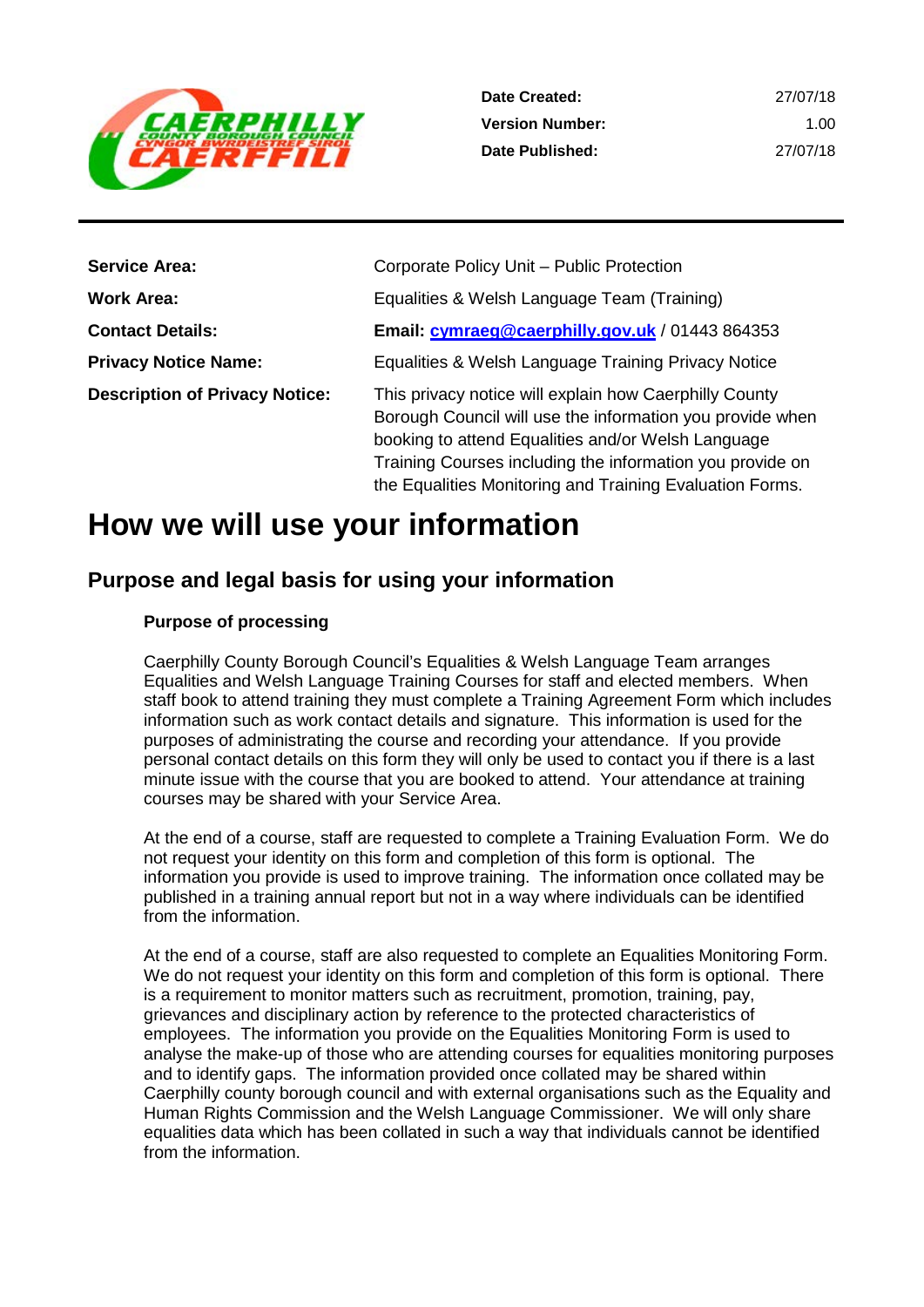#### **Legal basis for processing**

#### Personal Data contained on the Training Agreement Form

Caerphilly County Borough Council is relying on the provisions of Data Protection legislation to process your information.

In order for the processing of personal data to be lawful under the General Data Protection Regulations 2016, a valid condition from Article 6 of the Regulations must be identified, which is outlined below:

If processing is necessary for the purposes of the legitimate interests pursued by the controller or by a third party, except where such interests are overridden by the interests or fundamental rights and freedoms of the data subject which require protection of personal data, in particular where the data subject is a child.

#### Information contained on the Training Evaluation and Equalities Monitoring Forms

As we do not ask for your identity on these forms, the information being processed is not personal data and so conditions for processing under Data Protection legislation are not required.

# **Who will have access to your information?**

## **Identity of Data Controller and Data Protection Officer**

The Data Controller for your information is Caerphilly County Borough Council. The Data Protection Officer is:

Ms Joanne Jones Corporate Information Governance Manager / Data Protection Officer Email: dataprotection@caerphilly.gov.uk Tel: 01443 864322

Other Data Controllers may also be responsible for your information, depending on the specific circumstances. Please contact the Service Area for further information.

## **Details of main users of your information**

Equalities & Welsh Language Team

## **Details of any sharing of your information**

Your attendance at a training course may be shared with your Service Area.

Information collated from that provided on Training Evaluation Forms may be published in a training annual report but not in a way where individuals can be identified from the information.

Information collated from that provided on Equalities Monitoring Forms may be shared within Caerphilly county borough council and with external organisations such as the Equality and Human Rights Commission and the Welsh Language Commissioner. We will only share equalities data which has been collated in such a way that individuals cannot be identified from the information.